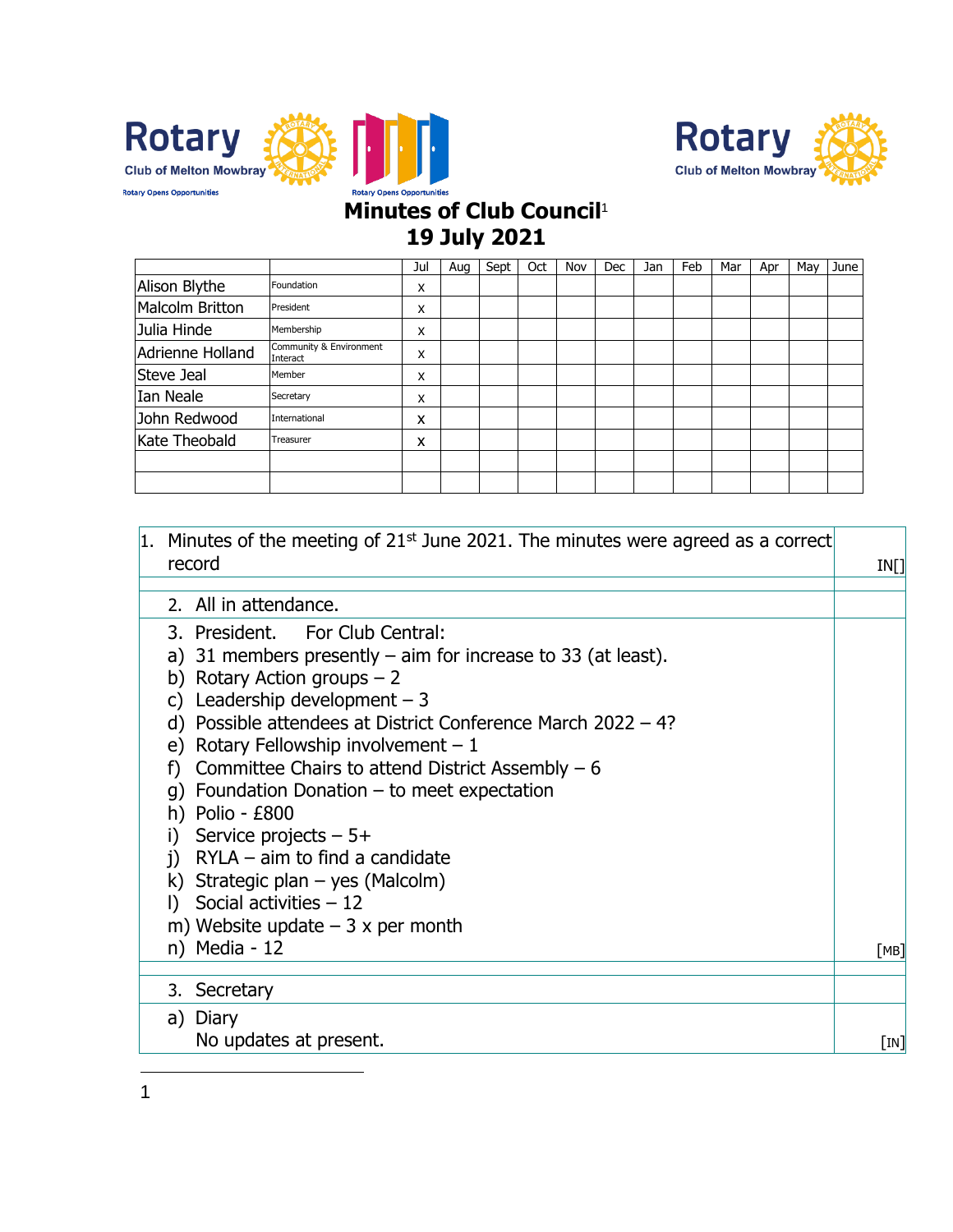| b)<br><b>District Secretary</b>                                                                                                                                                                                                                                                                                                                                                                                                                                                                                        |        |
|------------------------------------------------------------------------------------------------------------------------------------------------------------------------------------------------------------------------------------------------------------------------------------------------------------------------------------------------------------------------------------------------------------------------------------------------------------------------------------------------------------------------|--------|
| It was agreed unanimously to nominate John Dehnel.                                                                                                                                                                                                                                                                                                                                                                                                                                                                     | [IN]   |
| c) Council was reminded that we must be compliant for every activity,<br>paperwork must be in place and seen prior to the event. Annual review of all<br>$documents - all were agreed.$<br>d) DMS is complicated and there is duplication with Club Central. The message<br>appears to be that figures have no need to be accurate. It is hard to keep                                                                                                                                                                 |        |
| track of the hours spent on tasks.                                                                                                                                                                                                                                                                                                                                                                                                                                                                                     |        |
| e) CLUB SERVICE: A proposal will be put to members that Club Service<br>activities will be subsumed into Council and Committees as this has become<br>present practice. We need 2 members to join Council; all decisions should<br>be put to members as good practice. Social and fund raising activities would<br>be led by committees. Task and Finish groups would be formed to manage<br>specific events - such as Charter. Any request for support would be<br>considered by Council and then brought to members. |        |
| Ian will send an email outlining the above suggestion; recommending that we<br>f)<br>trial the proposal for a year; after which time it will be reviewed.                                                                                                                                                                                                                                                                                                                                                              |        |
| 4. Treasurer                                                                                                                                                                                                                                                                                                                                                                                                                                                                                                           |        |
| The Club Account Balance at 19 July 2021 was £2,970.49. By<br>a)<br>19.07.21 it stands at £437.49 as some subscriptions have been paid.<br>The Trust Account Balance at 19 July 2021 was £9,051.59, at<br>b)<br>19.07.21 it was £9151.59.<br>The agreed £150.00 has been paid to Cottesmore Academy.<br>$\mathsf{C}$                                                                                                                                                                                                   |        |
|                                                                                                                                                                                                                                                                                                                                                                                                                                                                                                                        | $KT$ ] |
| 5. Community & Environment<br>The committee presently comprises Janet, Kate, Alan and Adrienne. It is hoped<br>that Graham will join us. However, we would welcome more active<br>members.                                                                                                                                                                                                                                                                                                                             | [AH]   |
| 6. Youth Service                                                                                                                                                                                                                                                                                                                                                                                                                                                                                                       |        |
| Only Adrienne attends at the moment. Janet, Chris and Jim have expressed an<br>interest. More are needed and, ideally, someone to become co-Chair. At                                                                                                                                                                                                                                                                                                                                                                  |        |
| present the Chair is Jane Reynolds from Belvoir.                                                                                                                                                                                                                                                                                                                                                                                                                                                                       | [EH]   |
| 7. International Service<br>The membership of this committee seems reasonable.                                                                                                                                                                                                                                                                                                                                                                                                                                         | [JR]   |
| 8. Foundation<br>Alison is happy to be the sole member.                                                                                                                                                                                                                                                                                                                                                                                                                                                                | [AB]   |
| 9. Membership<br>This is a strong group. It was agreed that it is most appropriate to speak to                                                                                                                                                                                                                                                                                                                                                                                                                         | [JH]   |